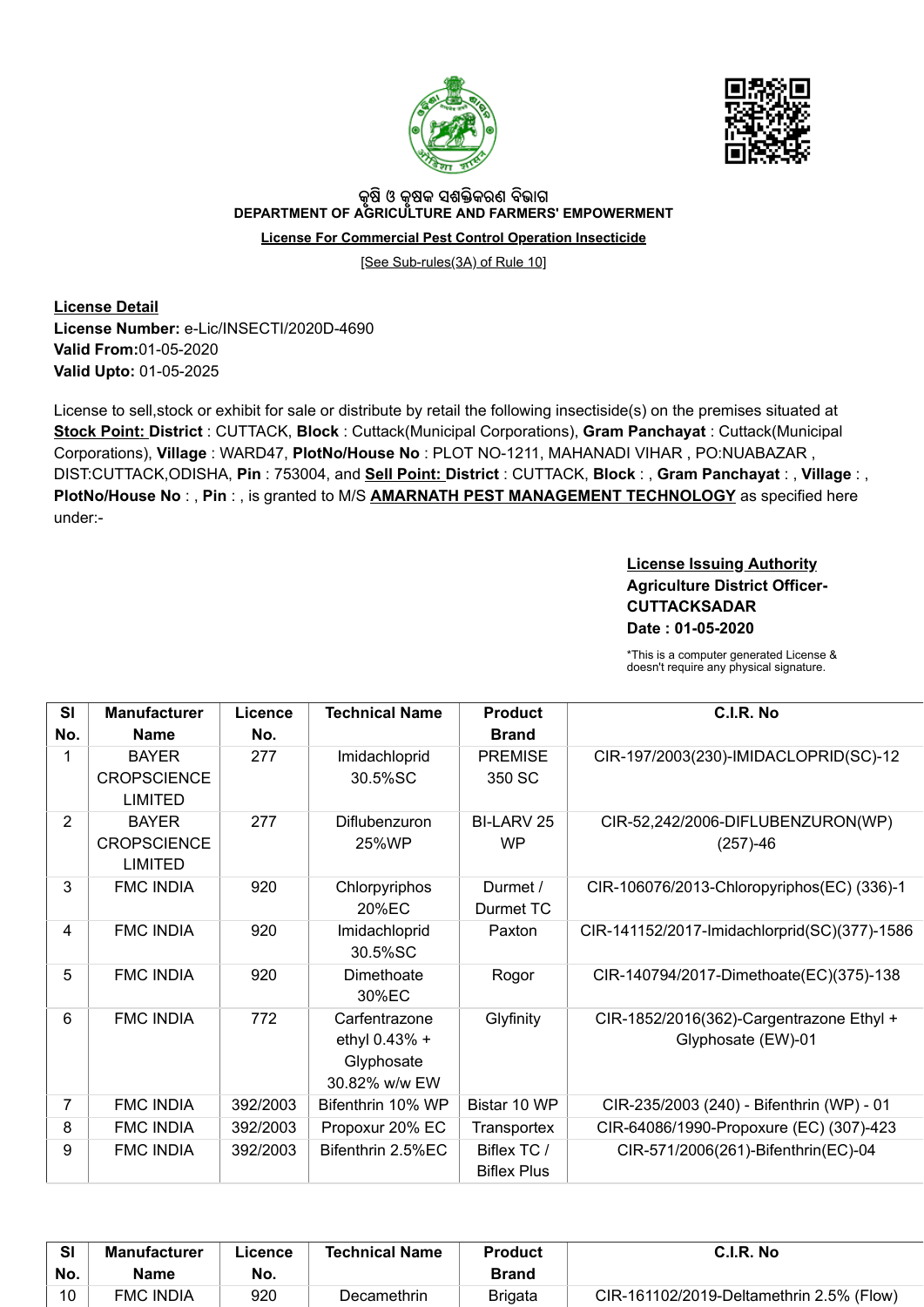|           |                                                            |                 | (Deltamethrin)<br>2.5% Flow                      |                                          | $(399)-892$                                                 |
|-----------|------------------------------------------------------------|-----------------|--------------------------------------------------|------------------------------------------|-------------------------------------------------------------|
| 11        | <b>HINDUSTAN</b><br><b>AGRO-TECH</b>                       | <b>PP-08</b>    | Malathion 5% DP                                  | <b>MALATHION</b>                         | CIR-28021/98 MALATHION (DP) - 1872                          |
| 12        | <b>HINDUSTAN</b><br>AGRO-TECH                              | <b>PP-08</b>    | Chlorpyriphos<br>1.5% DP                         | <b>HINDBLOCK</b>                         | CIR-61126/2008/CHLORPYRIPHOS(DP)<br>$(293)-3353$            |
| 13        | <b>SUMITOMO</b><br><b>CHEMICAL</b><br><b>INDIA LIMITED</b> | 419             | Chlorpyriphos<br>20%EC                           | <b>KEMTREK</b>                           | CIR-790/82/CHLORPYRIFOS (EC)-27                             |
| 14        | <b>SUMITOMO</b><br><b>CHEMICAL</b><br><b>INDIA LIMITED</b> | 419             | Chlorpyriphos<br>50%+Cypermethrin<br><b>5%EC</b> | <b>COMBI-X</b><br><b>SUPER</b>           | CIR-<br>28,926/98/CHLORPYRIPHOS+CYPERMETHRIN<br>(EC)-1017   |
| 15        | <b>SUMITOMO</b><br><b>CHEMICAL</b><br><b>INDIA LIMITED</b> | 419             | <b>CYPERMETHRIN</b><br>10% EC                    | <b>BULLET</b>                            | CIR-2529/84/CYPERMETHRIN (EC)-15                            |
| 16        | <b>SUMITOMO</b><br><b>CHEMICAL</b><br><b>INDIA LIMITED</b> | 419             | Dichlorvos 76%EC                                 | <b>NUKEM</b>                             | 5-170-A/12/DDVP (EC)-28                                     |
| 17        | <b>SUMITOMO</b><br><b>CHEMICAL</b><br><b>INDIA LIMITED</b> | 419             | Dichlorvos 76%EC                                 | <b>KEM 776</b>                           | 5-170-A/12/DDVP (EC)-28                                     |
| 18        | <b>SUMITOMO</b><br><b>CHEMICAL</b><br><b>INDIA LIMITED</b> | 419             | Glyphosate 41 %<br>SL IPA salt                   | <b>GLYDON</b>                            | CIR-11609/90/GLYPHOSATE (SL)-69                             |
| 19        | <b>SUMITOMO</b><br><b>CHEMICAL</b><br><b>INDIA LIMITED</b> | 419             | Imidachloprid<br>30.5%SC                         | <b>XPERIENCE</b>                         | CIR-121157/2015-IMIDACLOPRID (SC)<br>$(352) - 481$          |
| 20        | <b>SUMITOMO</b><br><b>CHEMICAL</b><br><b>INDIA LIMITED</b> | 419             | Lambda<br>Cyhalothrin 2.5%<br><b>EC</b>          | <b>LEOKEM</b>                            | CIR-46,913/2003-LAMBDA CYHALOTHRIN (EC)<br>$(240)-214$      |
| 21        | <b>SUMITOMO</b><br><b>CHEMICAL</b><br><b>INDIA LIMITED</b> | 419             | <b>MALATHION 50%</b><br>EC                       | <b>KEMTHION</b><br>750                   | 5-38(12)/MALATHION (EC)-742                                 |
| 22        | <b>SUMITOMO</b><br><b>CHEMICAL</b><br><b>INDIA LIMITED</b> | 419             | <b>MALATHION 50%</b><br>EC                       | <b>KEM 750</b>                           | 5-38(12)/MALATHION (EC)-742                                 |
| 23        | <b>SUMITOMO</b><br><b>CHEMICAL</b><br><b>INDIA LIMITED</b> | 419             | Glyphosate 71 %<br>SG                            | <b>GLYDON SG</b>                         | CIR-66,462/2011-AMMONIUM SALT OF<br>GLYPHOSATE(SG)(319)-699 |
| 24        | <b>SUMITOMO</b><br><b>CHEMICAL</b><br><b>INDIA LIMITED</b> | 419             | Lambda<br>Cyhalothrin<br>4.9%CS                  | <b>LEOKEM</b><br><b>FORCE</b>            | CIR-146615/2018-LAMBDA CYHALOTHRIN<br>$(CS)(383)-812$       |
| 25        | <b>SUMITOMO</b><br><b>CHEMICAL</b><br><b>INDIA LIMITED</b> | 419             | Cyphenothrin 5%<br>EC                            | <b>GOKILAHT -</b><br>S <sub>5</sub> (EC) | CIR-366/2004(246)-CYPHENOTHRIN(EC)                          |
| 26        | <b>SUMITOMO</b>                                            | 419             | Propoxur 20% EC                                  | <b>SUMI FAST</b>                         | CIR-127697/2015-PROPOXUR(EC)(353)-89                        |
|           | <b>CHEMICAL</b><br><b>INDIA LIMITED</b>                    |                 |                                                  |                                          |                                                             |
| 27        | Rallis India Ltd                                           | 244             | Acetamiprid 20 SP                                | <b>MANIK</b>                             | CIR-38,192/2002(219)/ACETAMIPRID(SP)-24                     |
| 28        | Rallis India Ltd                                           | 244             | Imidacloprid 30.5%<br><b>SC</b>                  | <b>TERMEX</b>                            | CIR-45,907/2003-IMIDACLOPRID (SC)(237)-491                  |
| SI<br>No. | <b>Manufacturer</b><br><b>Name</b>                         | Licence<br>No.  | <b>Technical Name</b>                            | <b>Product</b><br><b>Brand</b>           | C.I.R. No                                                   |
| 29        | Rallis India Ltd                                           | <b>LCIM0042</b> | Chlorpyriphos<br>20%EC                           | <b>TAFABAN</b>                           | CIR3359/85/CHLORPYRIPHOS/(EC)138                            |
| 30        | Rallis India Ltd                                           | <b>LCIM0042</b> | <b>CYPERMETHRIN</b><br>25% EC                    | <b>TATA</b><br><b>CYPER</b>              | CIR5338/87/CYPERMETHRIN(EC)221                              |
| 31        | Hermba<br><b>Industries Ltd</b>                            | 387             | Malathion 50% EC                                 | <b>EAGLE</b>                             | 122815/2015                                                 |